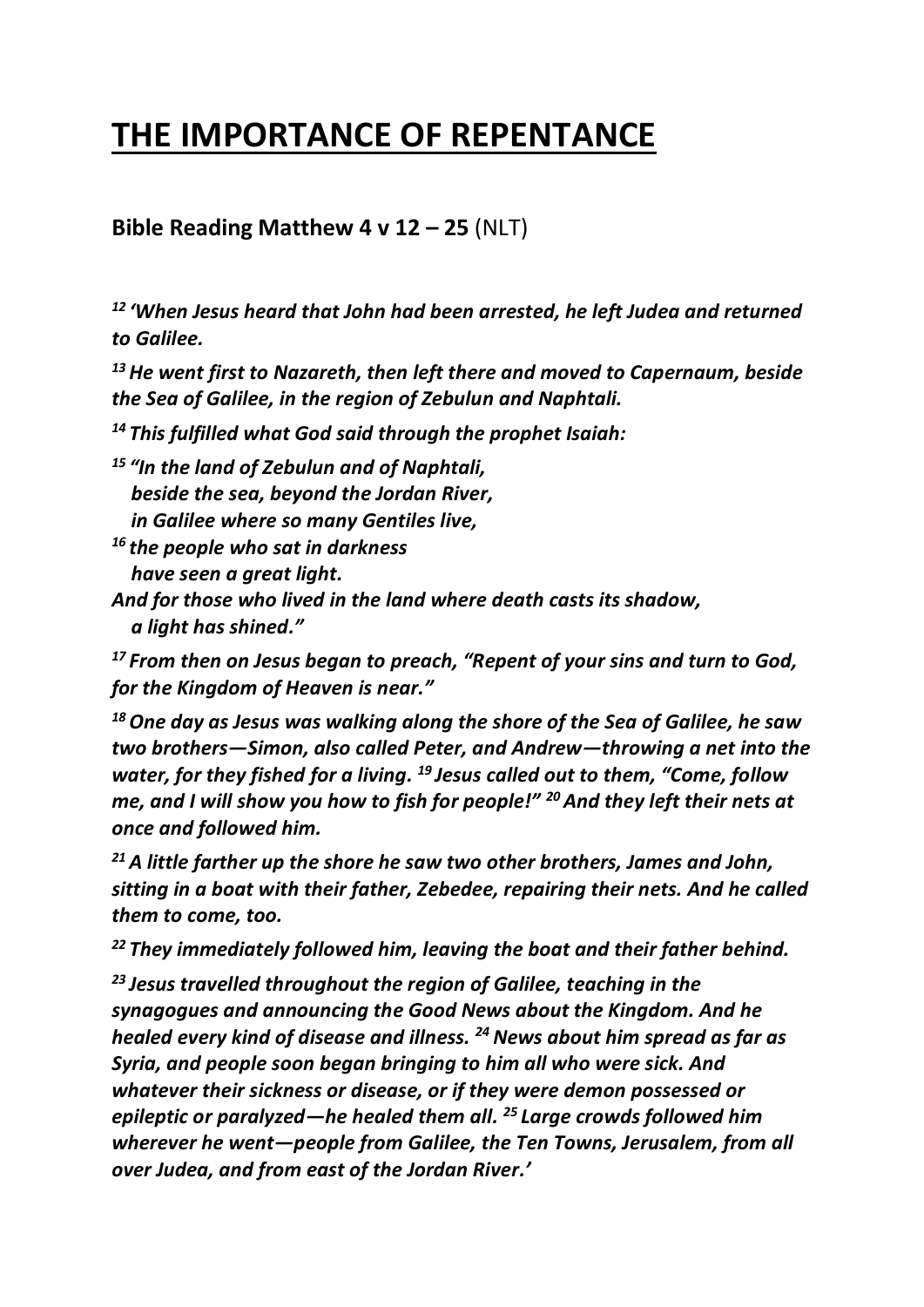## **SERMON**

Matthew's Gospel is the first Book of the New Testament. It was written by the Disciple Matthew somewhere between 20 and 40 years after Christ's death.

In chapters 1 and 2 we learn about Jesus' ancestors, how his earthly father was a descendent of those great men Abraham and King David to mention just two. Matthew then tells us about Jesus' supernatural conception and birth, the visits by the shepherds and the wise men.

In chapter 3 we are that told about the arrival of John the Baptist proclaiming to the Jews that the promised Messiah has arrived in the form of Jesus Christ. He tells the people they are sinful and need to repent and be baptised. Baptism – an outward sign signifying that as we go under the water we have died to self, and as we come up out of the water it signifies we have risen to a new life in Christ.

Jesus then meets John and is baptised Himself, which tells us that baptism is very important!

In the early part of chapter 4 we learn about how Satan tempted Christ in the wilderness and how Jesus overcame the devil, by speaking out to him the words of the Bible - the truth - to counter Satan's lies and deception.

But this afternoon for the next fifteen minutes I want to focus on verses 12 to 25 which I read to you earlier, which tells us how Jesus began His ministry.

What can we learn from these passages?

Well when I prepared for today I noticed five things.

First in verses 13 to 16, we see that Jesus, demonstrated His obedience to God's Word in order that many people might be saved. If He hadn't left His home town and gone down to Capernaum, these people, whose lives were in darkness, would not have heard Jesus talk about the critical thing they needed to do to obtain salvation. We will come to that shortly but first let's look again at verses 13 to 16:

*13 'He went first to Nazareth, then left there and moved to Capernaum, beside the Sea of Galilee, in the region of Zebulun and Naphtali.* 

*<sup>14</sup> This fulfilled what God said through the prophet Isaiah:*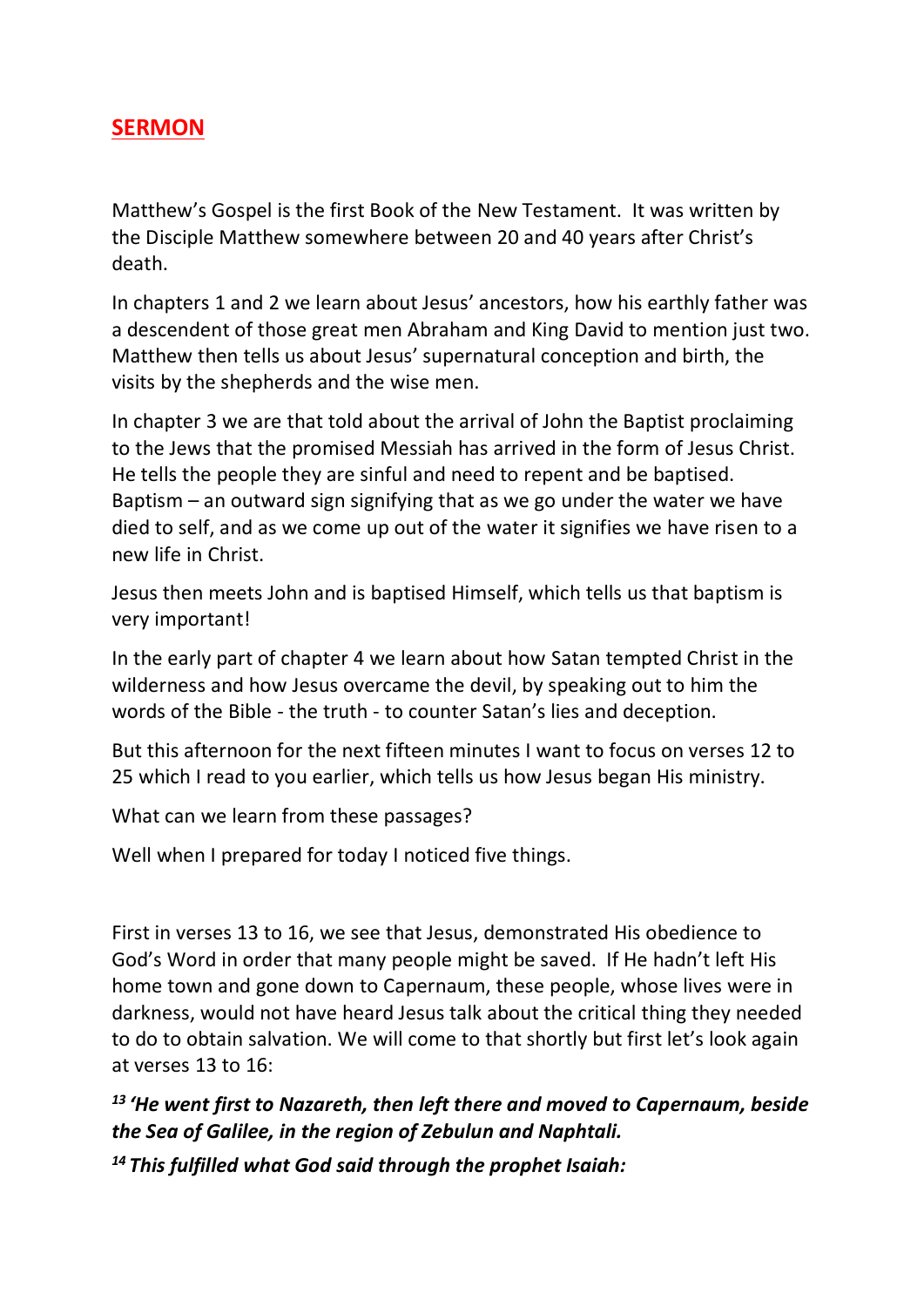*<sup>15</sup> "In the land of Zebulun and of Naphtali, beside the sea, beyond the Jordan River, in Galilee where so many Gentiles live,*

*<sup>16</sup> the people who sat in darkness have seen a great light. And for those who lived in the land where death casts its shadow, a light has shined."*

So, those people (and this passage says MANY gentiles lived there) were unaware that there was more to life than their daily routine of sleeping, getting up, eating meals, having an afternoon nap, playing with their children or grandchildren, and going back to bed again.

Jesus went there to wake them up! This afternoon I believe God wants to wake us up with a series of questions. Are you awake to the Word of God?

Are you sitting in darkness?

Do you need 'the light of the world' (as Jesus called Himself) to get rid of the dark things in your life?

He desperately wants to do that for you. He loves us all so much!

The second thing I found interesting was what Jesus preached!

So, in verse 17 we read:

## *'From then on Jesus began to preach, "Repent of your sins and turn to God, for the Kingdom of Heaven is near."'*

The very first thing, then, that He preached was:

*'Repent for the Kingdom of Heaven is near'*. (Or The Kingdom of God is near).

These were exactly the same words John the Baptist used when he was preaching in the wilderness to the people a few months earlier. I find this interesting. Why did Jesus find in necessary to repeat what John had said? I am sure for Jesus to repeat what John said means it must have been VERY important!

As I study Scripture more, I have concluded that the concept of repentance is something people do not like. It is repeated over and over in God's Word. In Acts 2 v 38 after Jesus' death and resurrection and the formation of the early Church, the unbelieving people said to the Apostle Peter in response to being convicted of their sins 'What should we do?'

Did he say 'be nice to everybody and do lots of good things so you can be sure of getting a ticket to Heaven'? No Peter said exactly what John the Baptist and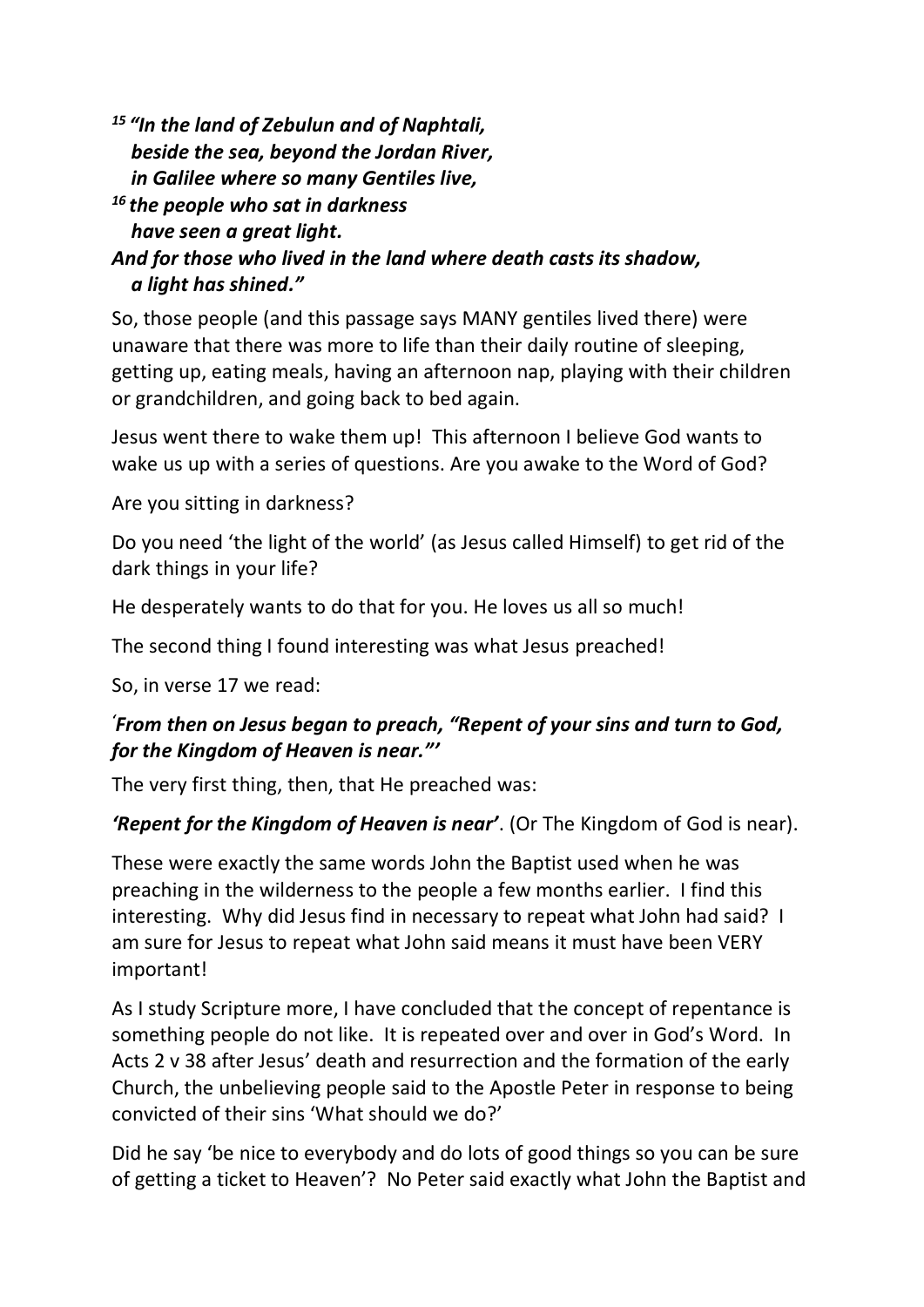Jesus said. He added a couple of words because maybe they weren't sure what was meant – He said *"Repent, be baptised in the Name of Christ for the forgiveness of your sins".* The Bible says 3,000 men were added to the Church community that day. We see in Acts 3 v. 19 that just a few days later he said to the Jews in the Temple, exactly the same thing!

Oh for a man like Peter to come to the Isle of Wight, that we might see thousands saved!!

Returning to Scripture we find a few years later in Acts 21 v 21, the great Apostle Paul, who had the Damascus road experience and went on to write 2/3 of the New Testament, in a great speech, said to Jews and gentiles alike that in order to be saved (in other words to go to Heaven when they die), they must repent, turn to God and have faith in Jesus Christ.

Have you repented?

Have you turned to God?

Is your faith in Jesus Christ alone for your salvation? Or is it in something or someone else?

The job of the preacher is to preach The Truth. Not my truth, but God's Truth.

You see if you have faith in your good works – in other words, that you'll go to Heaven if you do lots of good things, this is not the Truth from God's Word. So, if it isn't God's Truth, what is it?

As hard as it may be to hear, it is a lie, and this kind of lie comes from Satan – the enemy of God. Somebody may have taught you, or preached to you, that all you need to do, to be sure of eternal life is to be good - to do good works; but such teaching is a lie from Satan. Tragically, some other religions teach the same lie.

How can I say this? In John's gospel (ch 10) we read that 'Satan's purpose is to steal and kill and destroy, but that Jesus came to give you a rich and satisfying life'. Another translation says that He came to 'bring life that you might live it to the full'! Amen!

Paul tells us straight in Ephesians ch 2 verses 8 and 9 that we won't get to Heaven by our good deeds. It actually says: 'God saved you by his **grace** when you believed. And you can't take credit for this; it is a gift from God. Salvation is not a reward for the good things we have done, so none of us can boast about it'.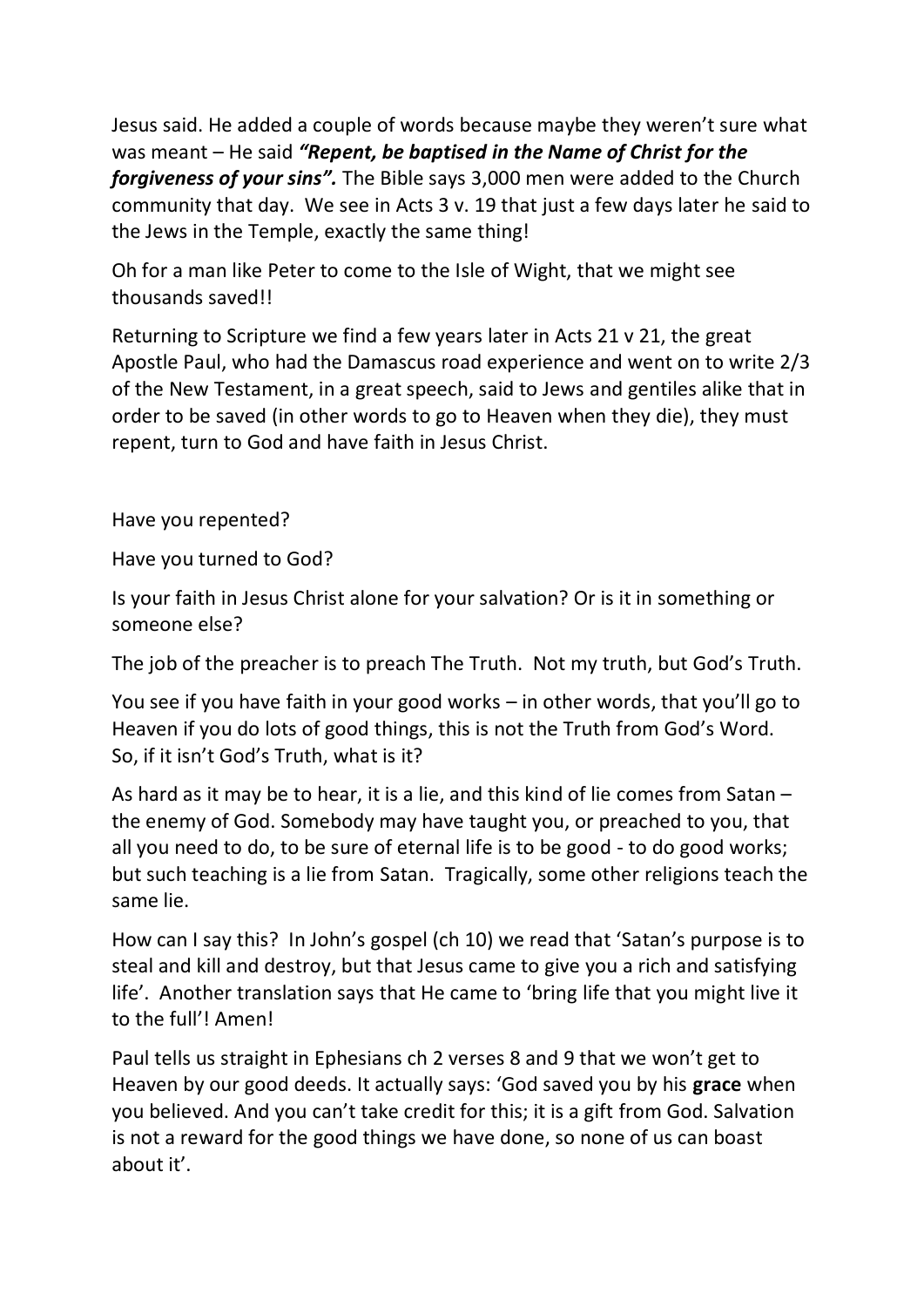Yes it good to do good things, God wants us to do good things but we are not saved by those good deeds, 'that no-one might boast' says Paul. To refer to just two verses of the many that we can read, John 3 v 16 and Acts 4 v 12  $-$ Salvation is possible only through Jesus Christ. We are saved only by the shed blood of our Lord and Saviour Jesus Christ. And at the end of the day, the entire Bible is based upon that crucial truth.

I digress, although I believe it was an important digression – I was actually talking about repentance. Why is it SO important to repent? Because God says so!

Some people are surprised to learn that even in the Old Testament, God talks about the need for repentance. This is what God says to His people in Ezekiel chapter 33, vv 11 to 16:

*'As surely as I live, says the Sovereign LORD, I take no pleasure in the death of wicked people. I only want them to turn from their wicked ways so they can live. Turn! Turn from your wickedness, O people of Israel! Why should you die?*

*<sup>12</sup> "Son of man, give your people this message: The righteous behaviour of righteous people will not save them if they turn to sin, nor will the wicked behaviour of wicked people destroy them if they repent and turn from their sins. <sup>13</sup>When I tell righteous people that they will live, but then they sin, expecting their past righteousness to save them, then none of their righteous acts will be remembered. I will destroy them for their sins. <sup>14</sup>And suppose I tell some wicked people that they will surely die, but then they turn from their sins and do what is just and right - <sup>15</sup> For instance, they might give back a debtor's security, return what they have stolen, and obey my life-giving laws, no longer doing what is evil - If they do this, then they will surely live and not die. <sup>16</sup>None of their past sins will be brought up again, for they have done what is just and right, and they will surely live.'*

In the New Testament we learn that it is important to confess and repent so:

What does it mean to repent?

To confess means to tell God what we did was wrong. Agree with Him that sin is  $sin - it$  is wrong.

Repent – means simply to turn around, and to do the opposite of the sinful things we have been doing.

In effect it means I am doing the wrong thing, going the wrong way.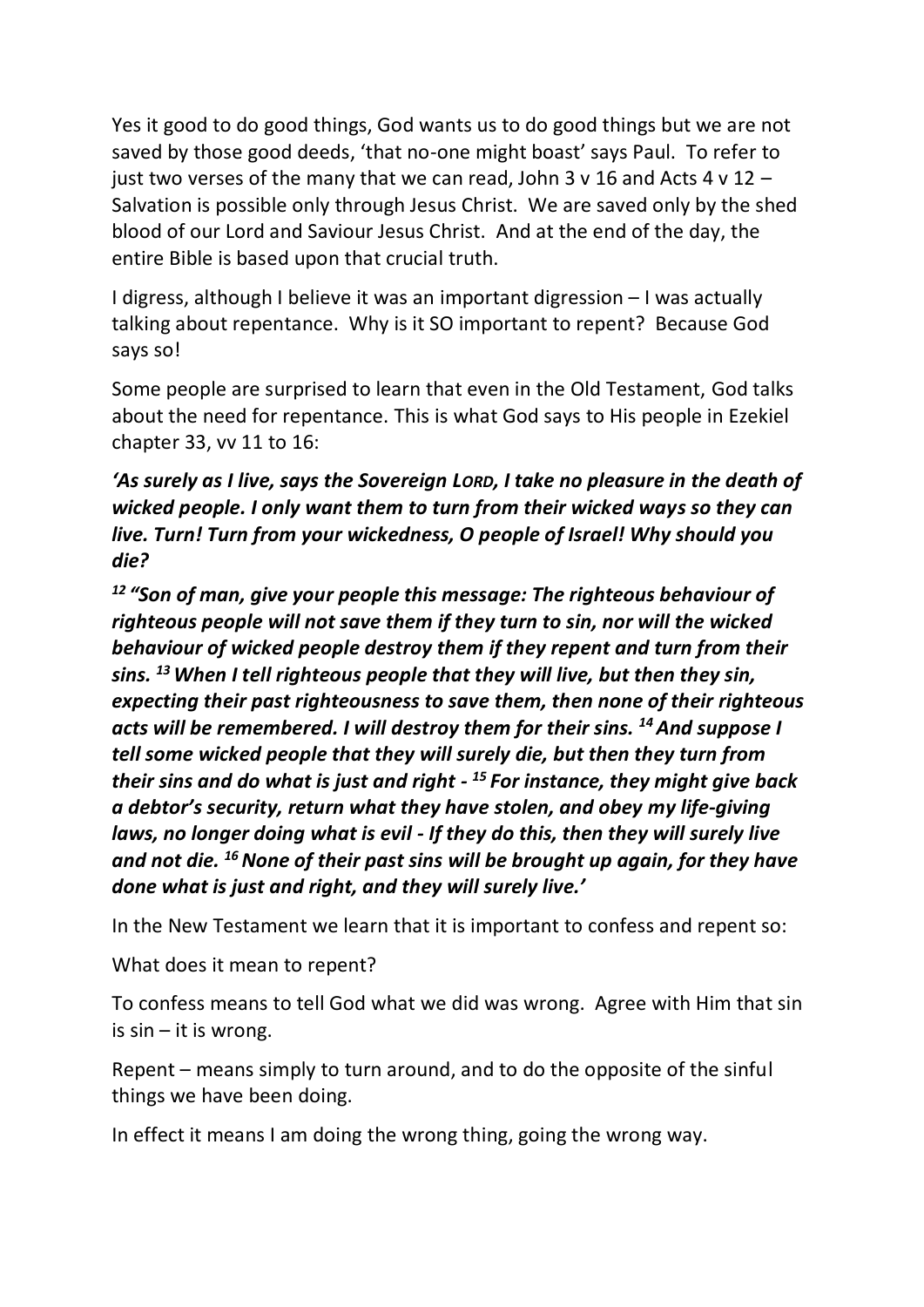I am following my thoughts, or man's thoughts and not God's. I will now turn to God's way for my life. I will turn back to God and follow HIS ways…

Have you repented?

Have you turned to God?

Do you repent daily?

Every time you realise, or God's Holy Spirit prompts you to realise, that you have done or said or thought something wrong? Do you repent?

I have spent a lot of time on this point because I believe it is the most important point I can bring out from this Bible reading. We are never too old to confess and repent. And it doesn't matter WHAT we have done wrong. Many prisoners have turned to God and been saved. Murderers, drug dealers, you name it. When Jesus was crucified, the thief next to him on the Cross turned to Christ and was saved! Our sins do not condemn us, on the contrary, provided we repent; John 3 v 17 says, *'God did not send his Son into the world to condemn the world, but to save the world through him.'*

There are three more things I wanted to touch on but because of time I will just summarise them.

The third thing I noticed was that as soon as Jesus came up to four fisherman and told them to follow Him, they dropped everything and simply followed Him, even leaving their family and their businesses.

Let's read it again

*<sup>18</sup> 'One day as Jesus was walking along the shore of the Sea of Galilee, he saw two brothers—Simon, also called Peter, and Andrew—throwing a net into the water, for they fished for a living. <sup>19</sup> Jesus called out to them, "Come, follow me, and I will show you how to fish for people!" <sup>20</sup>And they left their nets at once and followed him.*

*<sup>21</sup>A little farther up the shore he saw two other brothers, James and John, sitting in a boat with their father, Zebedee, repairing their nets. And he called them to come, too.* 

*<sup>22</sup> They immediately followed him, leaving the boat and their father behind'.*

Are you following Jesus?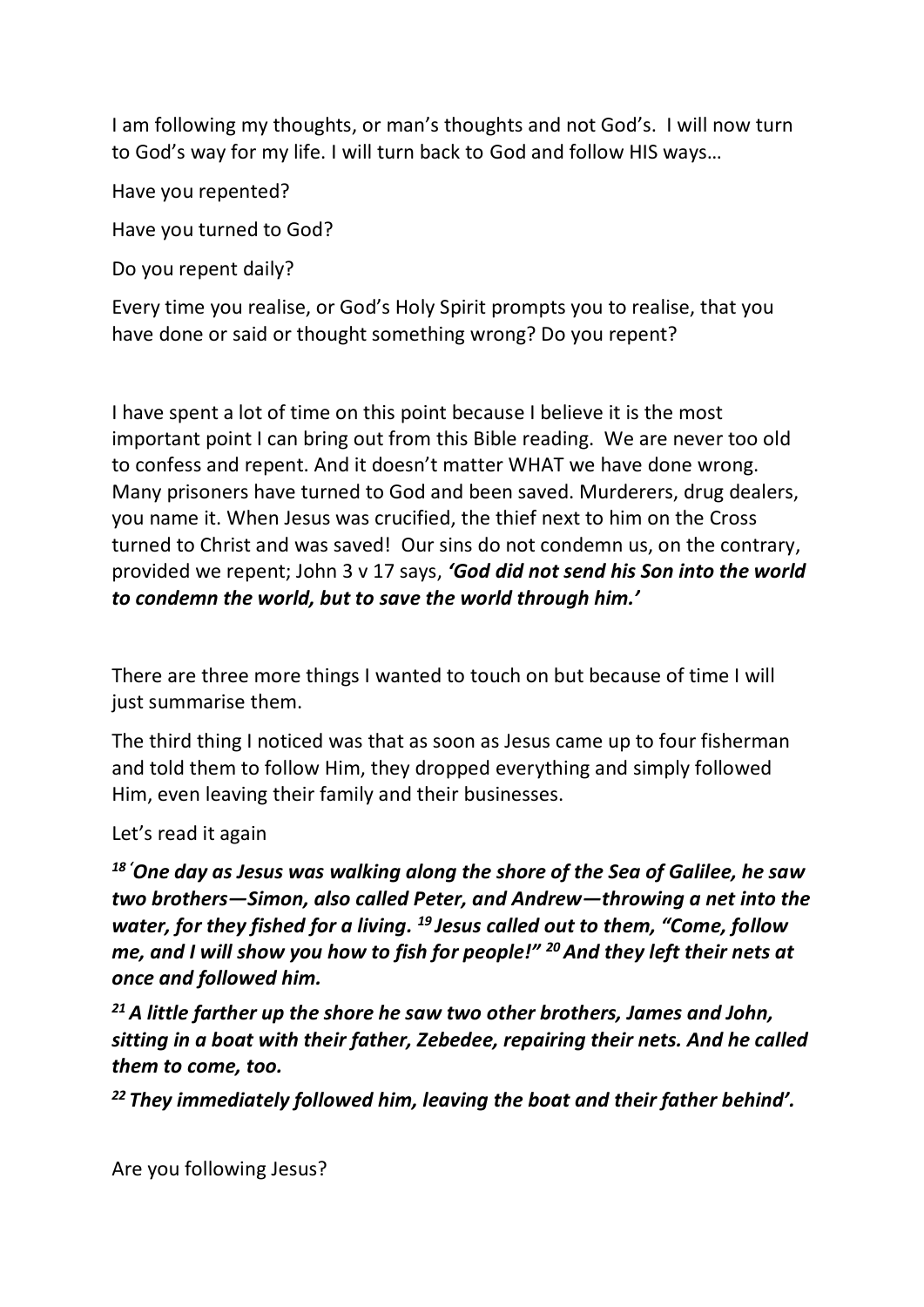Peter, Andrew, John and James were fishing to make a living. They turned immediately, did an about turn and followed Jesus. These men became four of Jesus' twelve disciples. Three of them wrote eight of the New Testament letters. If Jesus walked in here now, would you give up everything and follow Him?

Or think of it this way. What would you like to do before you die?

These four men became fishers of men (Evangelists, Vicars or Ministers if you like), simply by following and obeying their new master Jesus Christ, the Son of God.

Jesus wants to enable you to fulfil His wonderful purpose for your life.

Why not turn to Him, pray to Him – he will help you do it.

My fourth point is that Jesus taught the people:

## In v 23 it says: *'Jesus travelled throughout the region of Galilee, teaching in the synagogues and announcing the Good News about the Kingdom'*.

Let me ask you. Do you have children, grandchildren, great grandchildren maybe?

We are never too old to teach them about God. If you don't tell them, who else will?

Tell them about your faith too. Most young children will be very interested. And remember they may not learn it anywhere else!

My final point is Jesus healed

The reading concludes with:

*'He healed every kind of disease and illness. <sup>24</sup>News about him spread as far as Syria, and people soon began bringing to him all who were sick. And whatever their sickness or disease, or if they were demon possessed or epileptic or paralyzed—he healed them all. <sup>25</sup> Large crowds followed him wherever he went—people from Galilee, the Ten Towns, Jerusalem, from all over Judea, and from east of the Jordan River'*

Jesus healed every disease and sickness AND the good news is he heals today.

Jesus healed those suffering severe pain, mental illnesses, the demon possessed, the paralysed, people with skin diseases, epileptics, every type of pain and illness. Nothing is too difficult for Him.